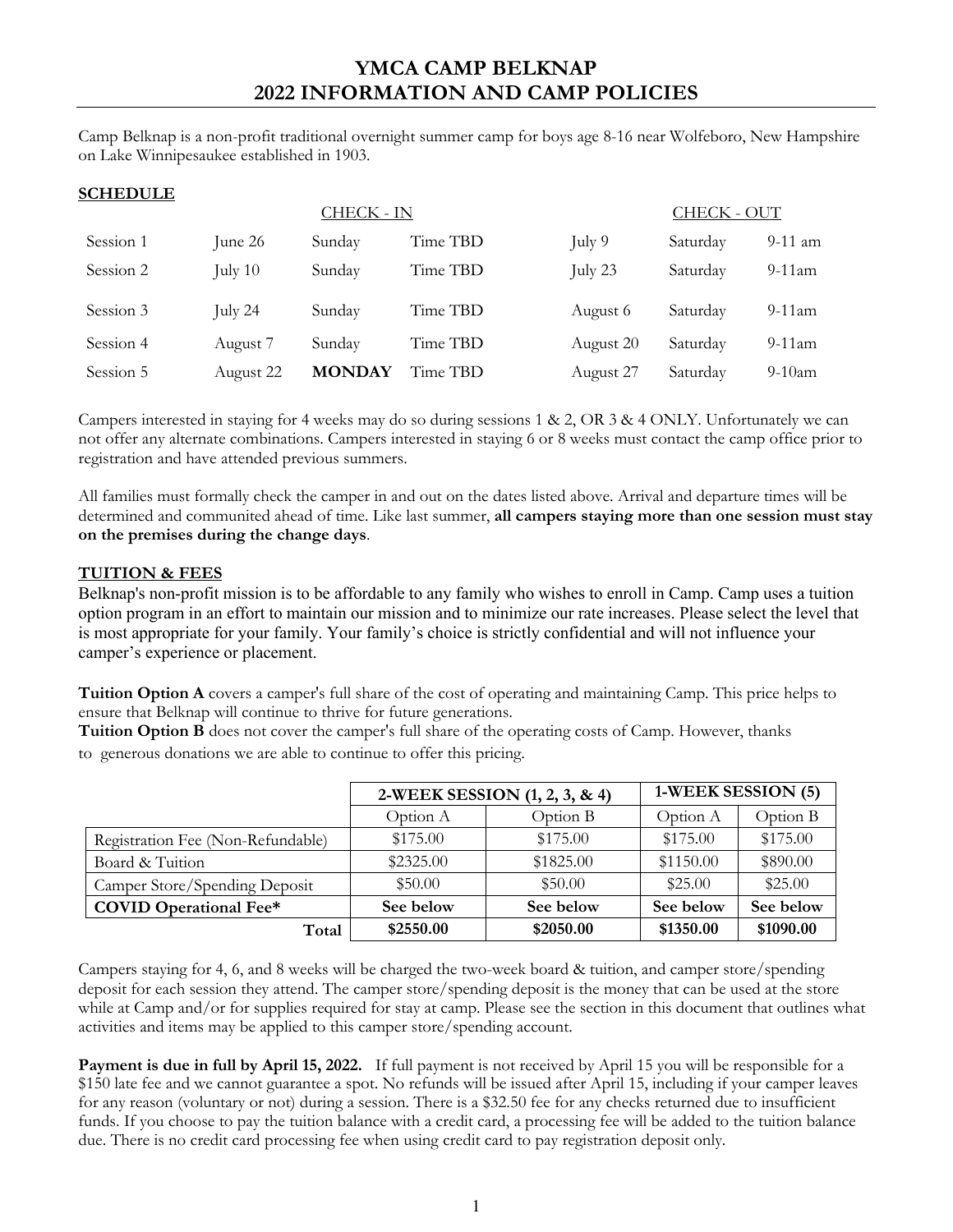**Finacial assistance** is available for those unable to afford the full cost of camp and may be requested by emailing adminCB@campbelknap.org.

**COVID Operational Fee/Additional Payment Related to the ongoing COVID Pandemic.** Depending on the status of the pandemic, Beknap will incur additional expenses and make safety reccomendations or updates to operations and facilities. Therefore, **Belknap may need to request an additional COVID Operational Fee** above the current tuition. The fee amount will range based on the safety measures required to operate. As always, we will provide financial assistance for any family who cannot afford the additional fee. This fee will be determined and communicated **by April 1, 2022** so we can provide the most accurate assessment and hopefully keep costs as low as possible.

### **ATTENDANCE & AGE**

| Session                |         |
|------------------------|---------|
| $1, 2, 3, 4$ (2-weeks) | $9-16*$ |
| Session 5 (1-week)     | 8-12    |

\*Eight-year-old campers can apply to sessions 1-4 only if an older brother is a CURRENT camper and attends the same session as the brother. Eight-year-olds must be age 8 before June 1st to attend camp. Sixteen-year-olds must be 16 for the entire length of the summer. (*This means the camper must be 16 until August 31st*). Sixteen-year-old campers must have attended Belknap the previous year.

# **RULES FOR ACCEPTANCE**

Rules for acceptance and participation in the program are the same for everyone without regard to race, ethnicity, religion, sexual orientation, social group or national origin/geography.

# **INCLUSION**

Camp Belknap is an overnight camp serving boys. For over a century, Belknap has invested in the benefits of a single gender environment to serve our mission of creating good leaders and citizens. As such, we welcome children who identify as boys, and who are emotionally ready for Camp Belknap. Camp Belknap welcomes, supports and celebrates all boys no matter their economic, ethnic, geographic, racial, religious, sexual or social group. We foster inclusivity, compassion, and selflessness and envision a camp where all identities, differences and experiences are valued.

### **DIVISION ORGANIZATION/HOUSING**

For all five sessions, boys live in divisions that include a lodge, bathrooms and six cabins. Each cabin of 8-10 campers is supervised by one or two experienced leaders, all of whom were once Belknap campers. Divisional placement is made **by age.** We take all the boys registered for a given session, order them by their birthday, and divide them into five equal groups (Divisions).

Please note that campers may remain in the same division for several years or occasionally skip a division depending on the age of the campers. Additionally campers staying for more than one session (monthers) may be moved to an older division if the average age of the campers in the new session is younger. This movement highlights the opportunity to live with boys of similar maturity.

### **DIVISION/CABIN REQUESTS**

Our daily schedule permits campers to participate in activities with their friends. **We do NOT accept cabin mate requests,** as we separate siblings and friends among cabins in order to be fair to all campers, to avoid cliques, and to give all campers an opportunity to make new friends. Campers may request to be in the same **DIVISION** with one friend. **The older camper will always be placed in the division of the younger camper.** Requests that involve more than one year in age difference of campers will only be considered at the discretion of the directors. A parent/guardian of each camper must submit a division request IN WRITING no later than April 15th, as division requests are not guaranteed after that date.

### **BUNK ASSIGNMENTS/LOTTERY**

All campers receive bunk assignments by lottery (picking out of a hat) from their cabin leaders upon arrival. This policy is intended to eliminate the need for early arrivals in order to "get a good bunk" and is meant to be fair to all campers.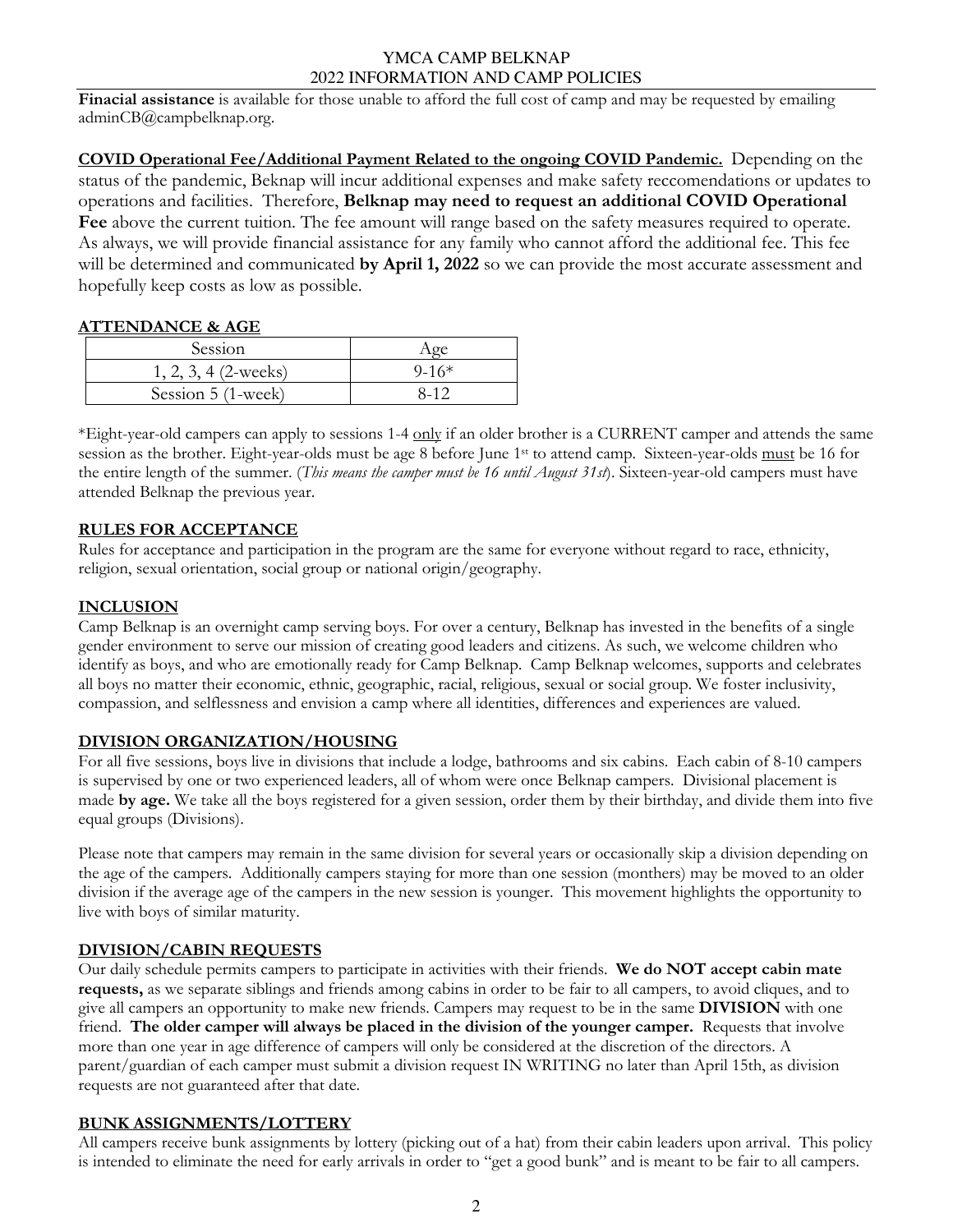### **SPECIAL HEALTH CONCERNS & HEALTH HISTORY COMPLETION**

Before your camper's arrival, please share any medical or emotional needs that your camper has by accurately filling out the medical information electronically. Having this information allows us to set your camper up for success at Camp. Please contact Camp via phone with any special requests or concerns. For example, if your camper has a **restricted diet/food allergies**, is **restricted from activities**, routinely **bedwetting**, **mental health concerns** or currently has a **one-on-one-support in school**, we request you contact Camp at the main line before final registration/payment on April 15th. **For all health and behavior related topics, by calling us prior to registration and before summer starts, together** we can discuss whether Camp Belknap is the right place for your camper to be successful at this time. Please be aware that we are not equipped or trained to handle all specific concerns. For referral to camps that accommodate a variety of specific needs, please contact the American Camp Association.

### **HEALTH INFORMATION IS MANDATORY**

Every camper must have an annual physical exam dated within 1 year (12 months) prior to the end date of the session he is registered to attend. A record of immunizations is also required.

# **HEALTH & ACCIDENT COVERAGE**

Campers are covered by Camp Belknap for any accident or sickness that originates at Camp Belknap up to a maximum limit outlined on the application. Parent/Guardian is responsible for all costs above the maximum limits. Please note that Camp Belknap does not provide dental coverage.

### **HEALTH DURING COVID-19 PANDEMIC**

At the time of this policy the 2022 safety plan is being developed. Camp continues to take the COVID-19 pandemic very seriously. As such, this summer Camp Belknap is requiring all campers and staff to be up-to-date on the COVID vaccination for summer 2022. Up to date means a person has received all recommended COVID-19 vaccines, including any booster dose(s) when eligible. To determine eligibility Belknap is referring to CDC recommendations.

### **DISMISSAL**

Camp Directors reserve the right to dismiss a camper for undesirable behavior or behavior contradictory to the Belknap Spirit. Behavior such as non-compliance with safety rules (such as mask wearing or hand washing), fighting, bullying, stealing, racist language or behavior, use of unapproved technology, use or possession of alcohol, tobacco or drugs, and use or possession of firearms or weapons of any sort are not tolerated and will result in immediate dismissal from camp.

### **VALUES AND COMMUNITY**

Campers engage in a variety of important **community activities** including eating in the dining hall, sitting quietly and/or participating in large group gatherings, and doing their share of the work during camp duties. Belknap community emphasizes the interpersonal **values** of kindness, helpfulness, courage, and leadership by example.

### **SAFETY**

The safety of our campers is our top priority. Campers must be able to independently perceive and understand safety and emergency instructions/directions. Some examples of safety instruction that they will encounter includes but are not limited to:

- Staying within camp boundaries
- Handling program equipment such as a rifle, bow, or hockey stick
- Entering the dock only with the permission of the waterfront supervisor
- Wearing a helmet and using commands during climbing
- Handwashing, mask wearing, or social distancing during particular times and activities
- Observing instructions related to allergies and food in the dining hall

### **MEALS/FOOD**

Breakfast, lunch and dinner are served in the dining hall with the entire camp together and campers eat at a table familystyle together with their cabin-mates and leader. There are no snacks served between meals.Even though we attempt to not serve any cooked meals containing nuts, we are NOT a nut-free facility. Peanut butter is served in our dining hall.If your camper has a **restricted diet** or an allergy that requires attention, please make sure to contact the camp prior to registration. Please be aware that we are not equipped or trained to handle all specific concerns. We will do our best to help out campers with food allergies, but we can't guarantee anything as we serve a single meal family style to 400 persons at one time and your child need to be able to manage it for himself. Additionally from year to year our kitchen protocols are updated and we ask that even if you are a returning camper family you check in if your camper has an allergy or restricted diet.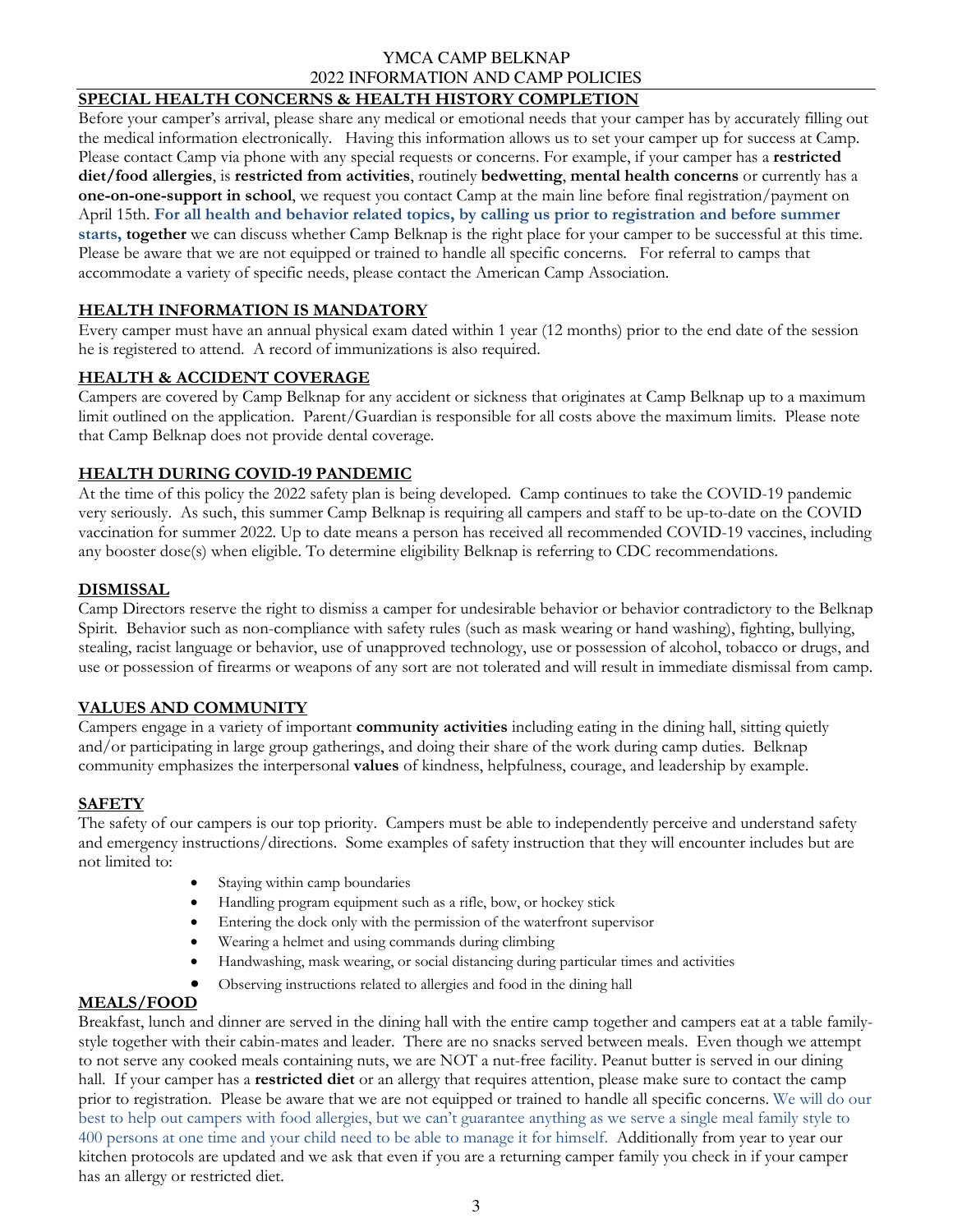### **ACTIVITIES AND ELIGIBILITY**

The daily schedule has three program periods from which a camper chooses from a list of at least five age-appropriate program options. Most program periods do not require the camper to sign-up, such as soccer, arts and crafts, and nature. A handful of the activity options require a sign-up because of limited spots/equipment, such as sailing, archery, and riflery. Sign-ups occur right after mealtime. Priority is given to those campers who have not had the chance to do the activity. For a list of activities/program periods visit the website. Occasionally new games and creative activities are designed and implemented by the leadership and will not be listed.

Please note, the campers can choose to go to the program he likes and he does NOT travel with his cabin. The camper must be able to safely get from one place in camp to another without being with or requiring another camper/staff person. Additionally, campers maneuver rugged and varied terrain as part of daily camp life, and program activities. Because we are living and playing in the outdoors, during many activities the camper will be **exposed to weather and nature** such as but not limited to being in a canoe on a windy lake while it is raining and overnight camping on an island without a shelter.

#### **SWIMMING**

All campers are required to participate in a swim check at the beginning of the session. The swim check determines the camper's swim group. The swim group dictates where each camper may swim (Cadet Beach, Main Dock Shallow or Main Dock Deep). All swim group levels may use the non-motorized boats. Campers are encouraged (but NOT required) to attend swim lessons where they have the opportunity to improve skills and advance to the next swim group. Campers who are not in the highest swimming groups may take a waterski swim test to be permitted to participate in waterski/tubing activities.

### **MOUNTAIN DAY**

We plan for Mountain Day to return in 2022! Depending on the status of the COVID pandemic mountain day may occur in all two-week sessions. All campers leave for the day to hike a mountain in New Hampshire with their divisional age group. Senior campers go to an ocean beach. If weather permits, this activity is mandatory for all campers and has an additional fee for transportation, which is automatically deducted from the camper store/spending account.

#### **SPENDING MONEY**

Prior to arriving at camp, your camper will have spending money already on his account (\$50 per 2-week session, \$25 per 1-week session). Items that may be charged to the camper spending account include:

- craft and woodworking supplies (average \$7 per item)
- water skiing, tubing, field trips/hiking trips (limited in 2021) (\$10 per activity)
- safety-related items such as face masks and water bottles.
- golf off-site  $$20$  per activity) activity for campers in the oldest division only

Campers are prohibited from having cash or checks while at camp. Please do not mail cash or checks to your camper while at camp. Please note that camper spending accounts are occasionally overdrawn. However, campers are not prohibited from continuing to participate in activities, unless a parent states otherwise in writing. Overdrawn accounts will be settled when you check out. If your camper balance is not paid in full by August 31, 2022 your camper will be unable to register for camp next year. Refunds of camper spending accounts are rounded to the nearest dollar and returned when you check out on departure day. REFUNDS OF CAMPER SPENDING ACCOUNTS NOT CLAIMED AT CHECKOUT ARE FORFEITED.

#### **CAMP STORE**

The Camp Store is scheduled to reopen in 2022. Items may be pre-purchased prior to camp through our online store. Or in the store at camp, we sell all sorts of useful items, such as hats,t-shirts, shorts, sweatshirts, stationary, water bottles, rain ponchos, disposable cameras and travel size toiletries. Items purchased at the camp store are deducted from the camper's spending account.

#### **BIRTHDAYS**

We provide cake/ice cream to everyone in your camper's cabin on his birthday at an added charge. This is mandatory unless we are notified otherwise. This \$10 fee will be deducted from the camper store/spending money.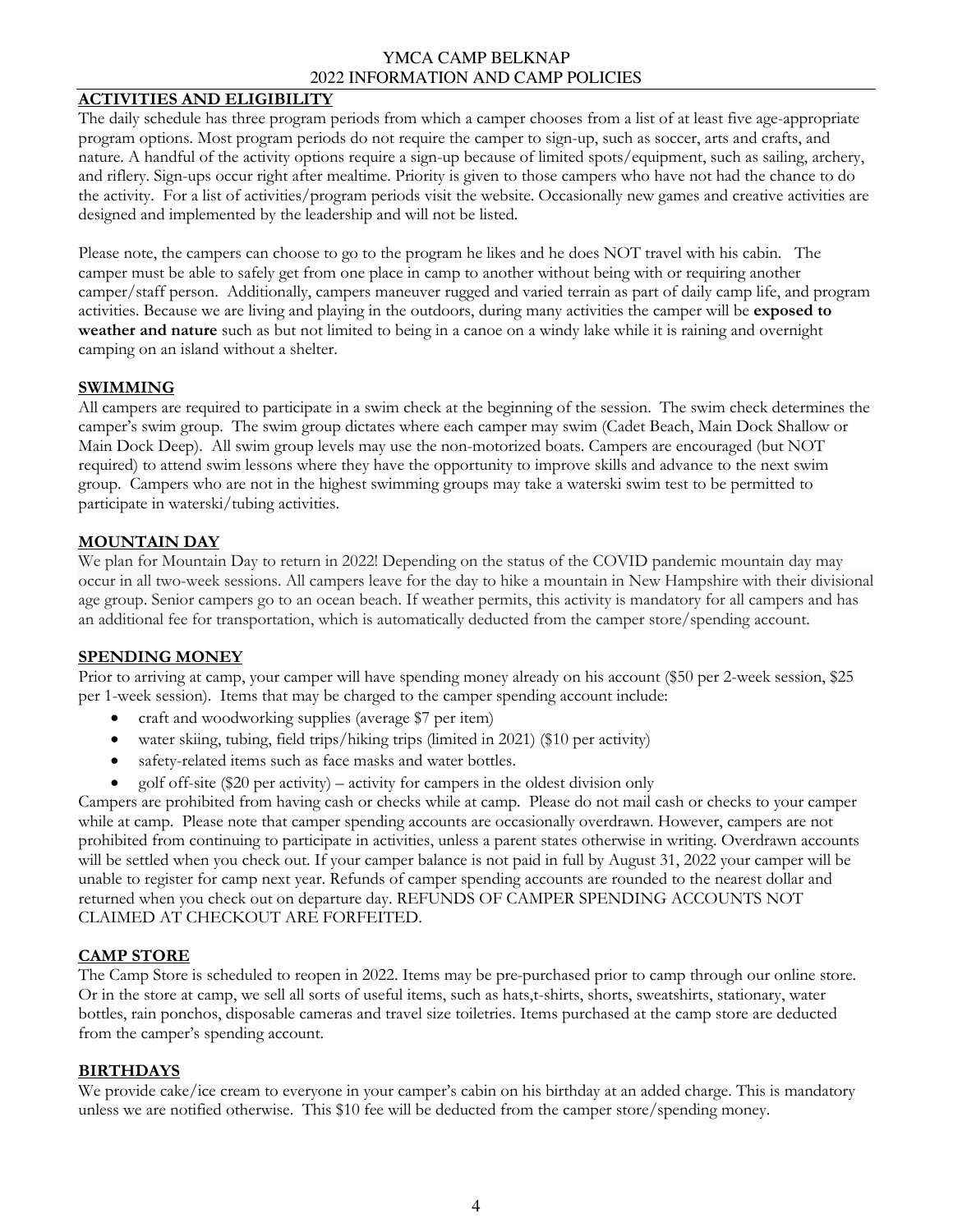#### **PACKING FOR CAMP/TRUNKS**

Please refer to the packing list online at www.campbelknap.org for a full list of equipment needed for camp. Footlockers or trunks are required. A footlocker or trunk approximately 32" x 18" x 13" is a great size and should be constructed of materials that will not collapse when someone stands or sits on it. Additionally it is ideal if it has a handle on each end. Footlockers and trunks do not need to fit underneath the bunks. If you wish to ship a footlocker or trunk to camp prior to your camper's arrival, or home at the end of his stay at camp, please make pre-paid arrangements directly with the shipping company of your choice. If you are unable to afford or access an item on the equipment list please contact Camp to provide for use during your stay. Or if you have items to donate for others to use – Please bring your old lightly used clean Camp Belknap-logo ONLY clothing and soccer cleats in a plastic bag to drop for donatation at check-in.

### **LAUNDRY SERVICE**

**There is no laundry service** for two-week and one-week sessions. There is laundry for all campers staying for 4 weeks. Clothes for monthers will be washed and dried between sessions. Laundry is combined with other cabins; therefore, labeling is essential.

### **LOST & FOUND**

Please label all clothing (including socks and underwear), towels, sleeping bag, pillow, footwear and other gear, from baseball mitt to toiletries. Remind campers of their responsibility to keep track of their belongings while at camp. We are not responsible for lost, stolen or forgotten items. Please avoid sending any expensive items to camp. All lost and found items are placed in the lost and found bins in each division or Conlon Lodge. **All unclaimed items will be immediately donated to charity at the close of each session.** 

### **TECHNOLOGY AT BELKNAP**

Campers are **NOT permitted to bring any technology/electronics/music player devices to camp**. This means no hand-held video games, cell phones, music players, e-readers, GoPros, smartwatches or any device, which permits access to telephone, the Internet, or recording. The leaders, staff, and Board of Trustees at Camp Belknap feel strongly that a true camp experience is possible only if it does not include technological devices, which have become so much a part of young people's lives. Our intention at camp is to foster living as a community, thus music is used in a communal way. Music will only be played through the cabinal music player or with musical instruments and voices. The only technological device that is permitted is a camera. However, the camera must not do any other functions including video recording. We encourage disposable cameras. Electronic devices will be confiscated if found. **The inability to follow this important camp policy may be a cause for dismissal.**

#### **ITEMS NOT PERMITTED**

The following items are ABSOLUTELY NOT PERMITTED: Alcohol, drugs, tobacco (including e-cigarettes or juuls), any illegal substances or items, guns, rifles, knives, hatchets, fireworks of any kind, skateboards, in-line skates, fidget spinners, food (including candy, gum, & soda), money and electronic devices (as outlined above). Campers may not keep a car/vehicle or animal/pet on camp property during camp. Belknap strictly enforces this policy for safety and the quality of the camper experiences. Items will be confiscated if found.

#### **CAMP LIBRARY**

We have a library with a variety of reading materials for all age groups. Donations of age-appropriate books are graciously accepted.

#### **MASQUA/YEARBOOK**

The Masqua is the camp's annual pictorial yearbook of campers, staff and events held throughout the summer. Also included are select chapel talks and vespers. Addresses for all campers and staff are listed in this publication. Each camper receives a copy in the winter.